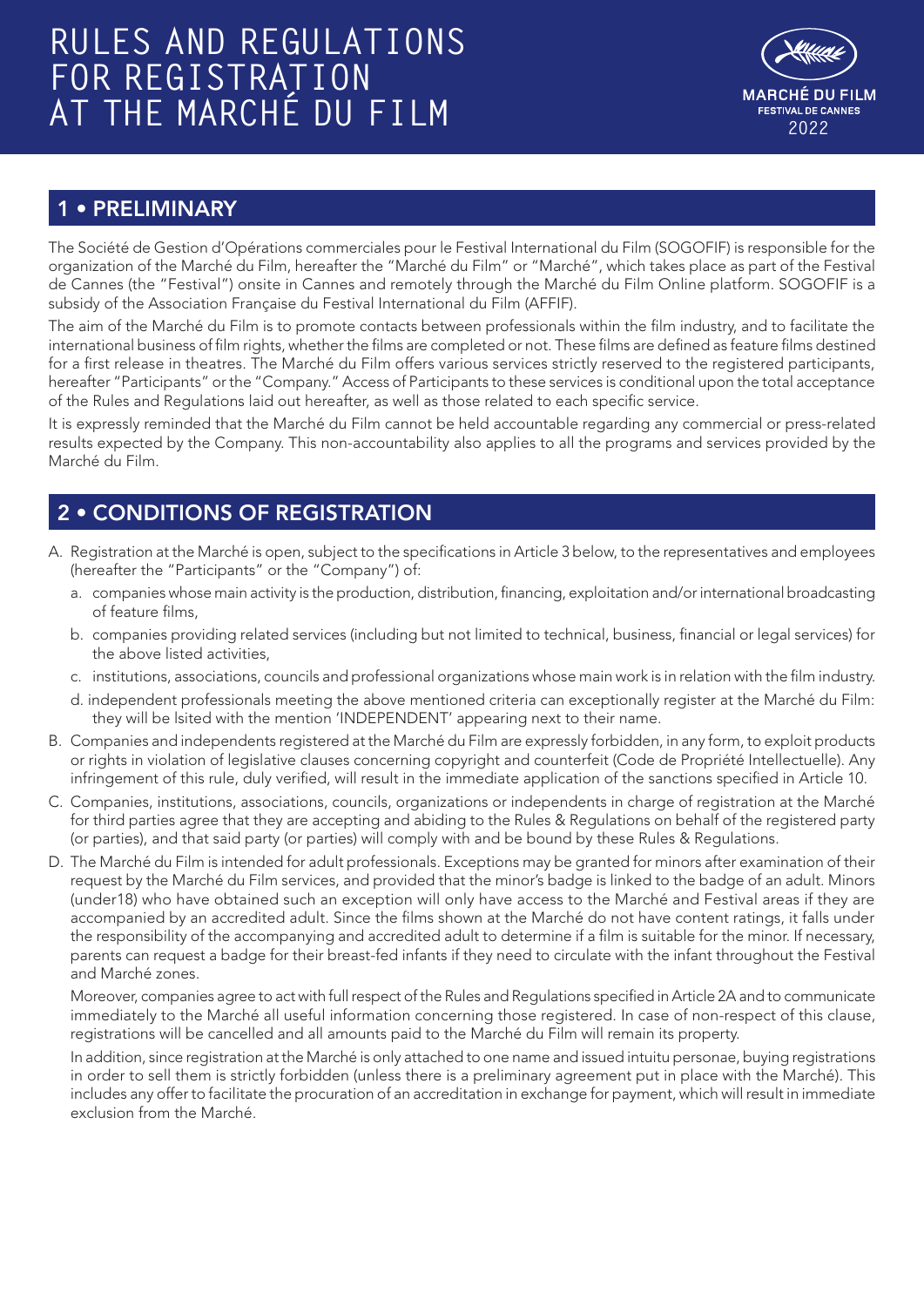## 3 • REGISTRATION PROCEDURE

A. Registration with the Marché du Film can only be completed online at www.marchedufilm.com. Once the online registration has been validated, the Participant is required to abide by the Rules and Regulations of the Marché and pay the registration fee in full. Non-participation or cancellation of the registration does not release the Participant of this obligation to pay the registration fee in full, subject to what is mentioned in Article 8 of the present document. In addition, registration is nominal and cannot be transferred to another person of the same Company.

In the case where the Participant is a citizen of a country for which a visa is required to travel to France, it is the Participant's responsibility to follow any required procedures and to respect any possible delays for obtaining said visa.

If necessary, the Participant may download a visa letter intended for the French consular services of the Participant's country at www.marchedufilm.com as soon as the accreditation request is processed and under the condition that it is completed by 3 May 2022.

The Marché du Film has the right to refuse the registration of Companies or Participants:

- a. who do not meet the admission criteria defined in articles 1 and 2 above, without being obliged to justify its decision.
- b. who have been excluded in the previous two years.
- c. who are directly or indirectly involved in litigation over the non-respect of their rights.
- In this case, the corresponding fees would be reimbursed in their entirety.
- B. Specific conditions concerning film sales companies having their offices outside the Palais des Festivals:

Film sales companies holding professional activities outside the Palais des Festivals in a dedicated venue (offices in town, suites or rooms in hotels, boats, temporarily-built structures, beaches, etc.) must subscribe to a special pack (named Croisette Package) in order to take advantage of the services offered by the Marché du Film.

The Croisette Package is a subscription giving the holder the right to be listed as an exhibitor, to book screening slots and register for Marché and Festival accreditations.

No company holding its activities outside the Palais des Festivals without this pack will have access to Marché or Festival accreditations and services.

In the event that the Company holds its professional activities outside the Palais des Festivals by violating the present Rules and Regulations of Registration and more largely the rights of the Marché du Film, the Festival de Cannes or Marché du Film accreditation can be suspended at the sole discretion of the organizer, without reimbursement of the sum paid for the accreditation. In this case, the excluded commercial Companies will be required to immediately return the badge that has been issued to them. The Marché du Film also reserves the right to sue excluded commercial companies that have used as a reference one of the protected trademarks of the Marché du Film or the Festival to offer services identical to those of the Marché du Film outside its premises, or whose activity was aimed at denigrating the Marché du Film and more broadly harming its economic and/or moral interests.

C. Specific conditions concerning registration with the Producers Network:

Registration is restricted to producers whose main activity is production and who have produced within the last four years at least one feature-length film commercially released in a theater or commercially distributed on global video streaming platforms. Screenings during festivals will not be accepted as commercial distribution. These professionals must provide proof of personal credits as a film producer (and not only their companies). Official documents may be required as proof to complete the request.

What is meant by "producer":

- a. In France (and French-speaking Europe): "producteur", "producteur délégué" or co-producer (official co-production) excluding line producers, "producteur executif," associate producers, director of production, and production assistants.
- b. In the USA: producer excluding co-producers, executive producers, associate producers, line producers, production manager, and production assistants.
- c. All other countries: producer or co-producer (official co-production) excluding executive producers, line producers, associate producers, production managers, and production assistants.

Registration is definitive only after validation of the specific conditions of registration by the Producers Network team. If the producer does not respect these specific conditions, the difference between the Producers Network registration fee and that of the Marché will be kept to cover administrative costs. The Producers Network is limited to 500 participants and will close, without forewarning, when it has reached capacity. All activities of the Producers Network are completed in English settings, and translators/interpreters are not allowed.

D. The Marché du Film registration fee includes an environmental contribution of 20 Euros (excluding VAT) in support of the Festival de Cannes' environmental policy. All funds collected will go directly towards carbon offset programs.

#### 4 • BADGE AND ACCESS

Each Participant registered with the Marché du Film will be given a badge in Cannes which will allow access to the confines of the Festival and the Marché, as well as to the Marché du Film Online platform. Each Participant registered with the Marché du Film Online will be given access to the Marché du Film Online platform.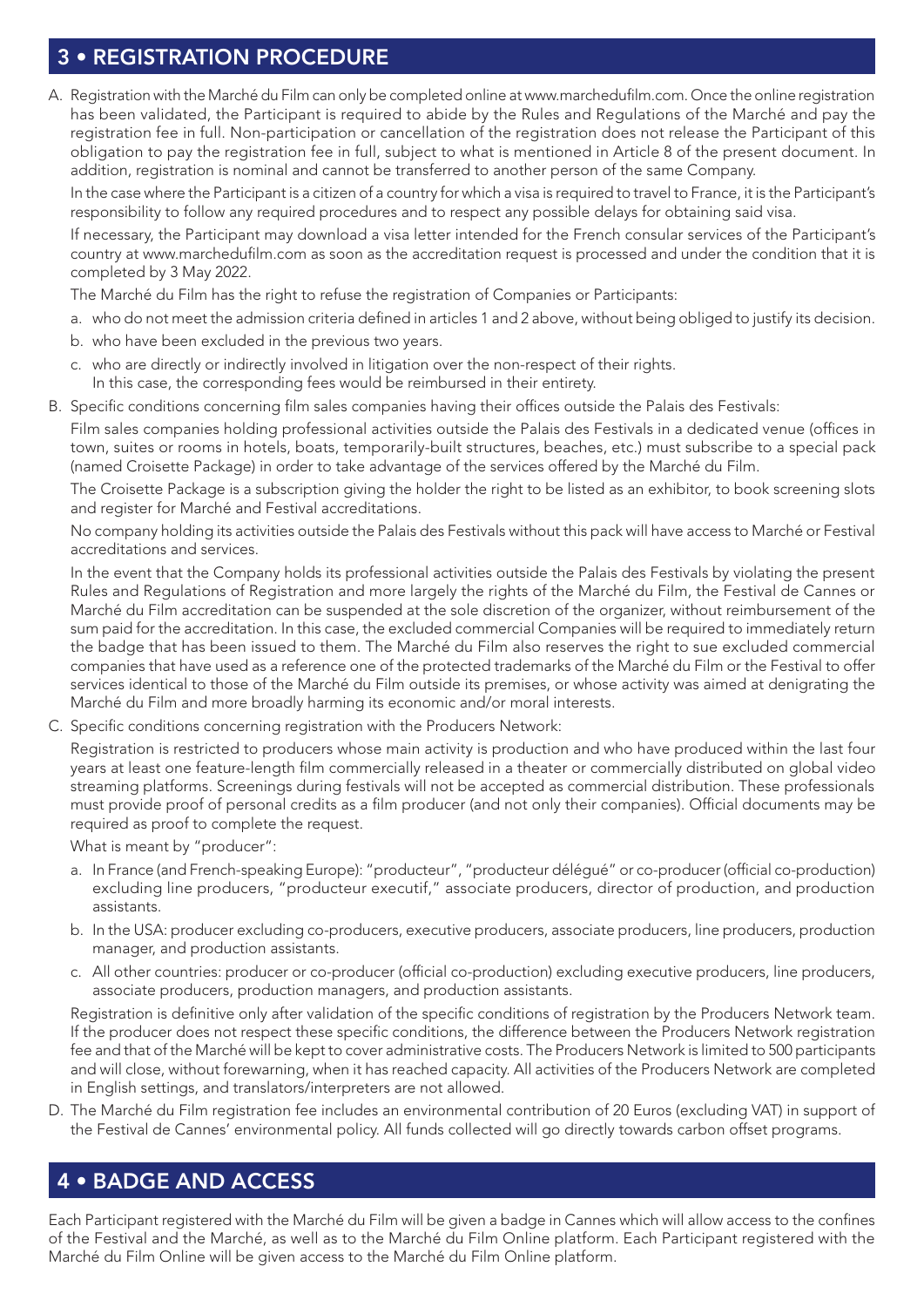This badge gives access to Marché du Film screenings in compliance with the conditions mentioned in the Marché du Film's official publications. It also gives access to the Festival screenings depending on the rules pertaining to each section. In the case of loss or theft, the Marché du Film can, in certain cases, print a new badge (upon payment of the applicable fee). The Online access allows the Participant to access to the Marché du Film Online screenings according to the conditions mentioned on the Marché du Film websites (www.marchedufilm.com; www.cinando.com) and online publications.

Acceptance of the present Rules and Regulations means the Participant accepts that his/her presence at each screening, conference or any other event organized by the Marché is registered; this data is subject to dissemination and shared with the Company who organized the given event or screening. A badge is strictly personal and may under no circumstances be given, lent or exchanged with anyone else, at the risk of the offender losing all rights of access, without any reimbursement of the registration fees.

In the case where a Participant is barred, as described in Article 10, said Participant agrees to return the badge or badges given to him/her if the Marché so requests.

Animals are not allowed in the Palais des Festivals or any other area of the Festival or Marché, except for guide dogs and service-trained dogs escorting persons with disabilities. An official document of justification will be required in these situations.

Priority access (purple square) is reserved to companies whose main activity is the acquisition of feature films and who have acquired at least five films (films that they have not produced themselves) over the past 12 months. The Marché du Film holds the right to refuse to grant priority access to the Acquisitions Company in the event the latter does not respect the professional ethics throughout their professional activities, this professional ethics being notably based on courteous and good faith relations with colleagues, their commercial partners, and collaborators. The Marché can also decline the priority access request of a Company that has been subject to court conviction and whose behavior or actions are likely to damage the reputation or image of the Marché. Companies being granted priority access can attribute it to a collaborator of their choice representing the same Company. They exclusively can request the extension of this status to one or two additional badges by paying a lump sum. Priority access can also be granted in similar conditions to the collaborators of international festivals who regularly select films at the Marché du Film.

#### 5 • OBLIGATIONS OF THE PARTICIPANT

A. At the end of the registration procedure, the Participant explicitly consents to our Privacy Policy. This Privacy Policy provides the Marché du Film authorization to publish — in France and internationally, including its publications and online databases (cinando.com) — all information given, including his/her photo (except in the case where the Marché receives a letter at least one month prior to the Festival's start date stating the contrary).

The Participant guarantees the Marché that he/she has been awarded all rights concerning the copyright of his/her photographs and logos sent, and safeguards the Marché against any third party action. The Participant assumes responsibility to update any information about his/her company, staff, films and acquisitions on the website when such changes occur. This information, updated before 3 May 2022, will appear in the Marché publications and is the responsibility of the Participant alone. Access to and correction of this information is possible. Moreover, the Participant confirms and accepts that participation in all Marché events may entail photographic, filmed or digital documentation and/or reproduction, including via Internet and mobile phones, for promotional ends.

B. The Participant agrees to engage in no form whatsoever of unauthorized distribution, circulation or displays of promotional elements (including but not limited to leaflets, prospectus, magazines, posters, sign postings on walls, floors, glass doors or windows, distribution of promotional documents or objects, circulation of people in disguise or wearing advertiswww.cinando.coming items, etc.) concerning his/her company, its activity, directors or members, audiovisual assets, and, in a general manner, all activities linked directly or indirectly to the Participant in the Festival and the Marché zones, except in the case of prior written agreement by the Marché.

Any infringement of this rule, duly verified, will result in the immediate application of the sanctions specified in Article 10. Furthermore, the costs incurred for clearing or for repairing these promotional items will be entirely charged to the Participant, who agrees to reimburse these costs.

In the case where several Participants are involved in one and the same offence, they will be considered jointly responsible and subjected to the same sanctions; it will be their responsibility to decide how to share the damages.

- C. The Participant agrees to dress in accordance with the professional setting of the Marché du Film including outdoor venues such as the Village International, beaches, etc., as well as on special occasions where gala attire is required. Moreover, he/she commits to being respectful to the employees of the organization and other participants. Improper behavior (insults, violence, vandalism, disturbance of screenings and/or conferences, damage to public order or morality, violation of security rules, etc.) will result in the immediate application of the sanctions specified in Article 10.
- D. To ensure the safety and security of all Participants, the Marché du Film will implement a sanitary protocol in compliance with the recommendations imposed by government and local authorities for industry events, and in accordance with COVID-19 prevention guidelines. By participating in the Marché, the Participant agrees to respect the rules imposed by the Organization. Moreover, he/she is responsible for not entering event zones if he/she experiences COVID-19 symptoms. Any non-compliance of these rules may result in the exclusion of the Participant from the event, according to the terms specified in Article 10 of the present document. The Marché du Film also declines any responsibility for cases where the Participant – despite sanitary protocols - contracts the COVID-19 virus in Marché event zones.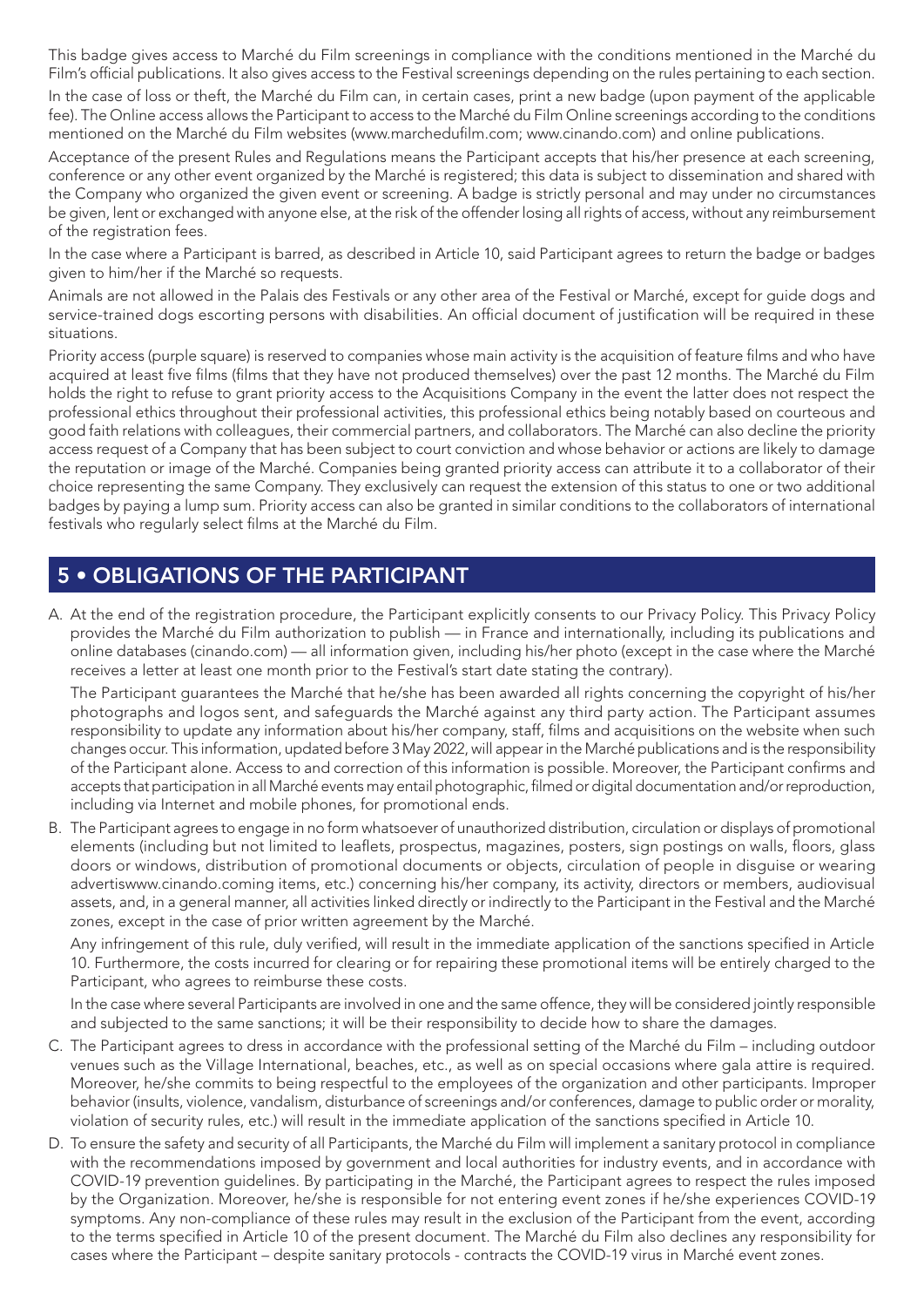# 6 • INVOICES AND VAT

All invoices corresponding to services bought are at the Participant's disposal on the Internet. They are available on the website moncompte.marchedufilm.com and can be printed as "pdf" secure files via access codes given to each Participant. Companies acknowledge and accept that these files constitute the only original invoices for which no printed version will be given.

The applicable VAT system varies, depending on the invoiced services, the country and the fiscal status of the client. It is specified in the Rules and Regulations for each service category.

- A. Regarding the accreditation services for participation at the onsite Marché in Cannes, recommendations referring to the right of access to cultural and professional events, the tax legislation (CGI, Article 279b nonies) imposes a 10% VAT to be added to invoices corresponding to services provided on French territory.
- B. Regarding the accreditation services for remote participation in the Marché du Film Online, referring to a professional service sold online, the tax legislation (CGI, Article 259A) imposes that the corresponding invoice:
	- a. be subject to the current rate of 20% VAT for the following cases:
		- French companies
		- Foreign companies that are not subject to VAT or are not taxable
	- b. not be subject to French VAT for other cases:

- Companies based in the European Union are asked to provide the Marché du Film their EU VAT number (they will proceed with the reverse charge of the VAT in their respective countries, in compliance with the Article 44, Directive 2006/112/CE)

- Companies based outside the European Union, are asked to provide the Marché du Film a document stating they are subject to VAT or are taxable in their own countries.

## 7 • CONDITIONS OF PAYMENT

Payment of registration fees must be made when registering participants online by credit card (American Express, Visa, MasterCard only); other methods of payment require the express agreement of the Marché. Payments made in Cannes must be made by credit card. Due to COVID-19, cash payments are no longer accepted, except for cases where a written agreement is granted by the Accreditations or Accounting Departments beforehand. (According to the French regulation, cash payments are limited to a maximum of €1000 per company).

According to articles L441-6 and D441-5 of Commercial Law, any delay in payment will give rise to a penalty fee calculated from the day following the payment deadline stated on the invoice, with a rate of three times the legal rate of interest being applied; this rate is the interest rate applied by the European Central Bank in its recent refinancing operation (which was increased by 10%). This penalty fee must be paid without any reminder being necessary. In addition, any delay in payment will also entail the payment of a compensation fee to the Marché du Film to cover recovery costs, calculated at 40 Euros (see Article D441-5 of Commercial Law). In the case where recovery costs are higher than the fixed compensation fee, the Marché reserves the right to request supplementary compensation. Any delay in payment also gives rise to the application of the penal clause defined hereafter.

In the case of non-payment on the day following the payment deadline stated on the invoice, the Marché may decide to cancel the corresponding contract without releasing the company from the obligation of full payment of the contract, as well as the interest referred to above and the amounts mentioned in the penalty clause below. The cancellation of a contract also entails the barring of the Participant from the Marché zone and the immediate return of his/her badge, as well as immediate deactivation of his/her access to the Marché du Film Online platform. In addition, registration of the Participant at the Marché and the Festival will be cancelled for the year in question and all ensuing years until payment is received in full. These provisions also apply in the case where a Participant owes money, in similar conditions, to one of the hotels in partnership with the Marché du Film or to one of the Marché official suppliers.

In the case of non-payment of invoices by the due date, despite an official request for payment, the offender will be liable to a penalty clause of 20% of the total amount due, in addition to the interest rate mentioned above.

#### 8 • TERMS OF CANCELLATION OF REGISTRATION

- A. Due to the COVID-19 epidemic and any further evolution of the latter, the Participant acknowledges and expressly agrees that SOGOFIF can cancel the onsite event or postpone it to another date in order to follow the sanitary and governmental recommendations. In this case, the Organization will notify the Participant on its decision of cancelling its onsite event or that of postponement of the dates without any delay.
- B. In case the Participant decides to cancel his/her participation at the onsite Marché du Film, the paid amount for obtaining his/her accreditation will remain with the Marché du Film, which the Participants expressly accepts.